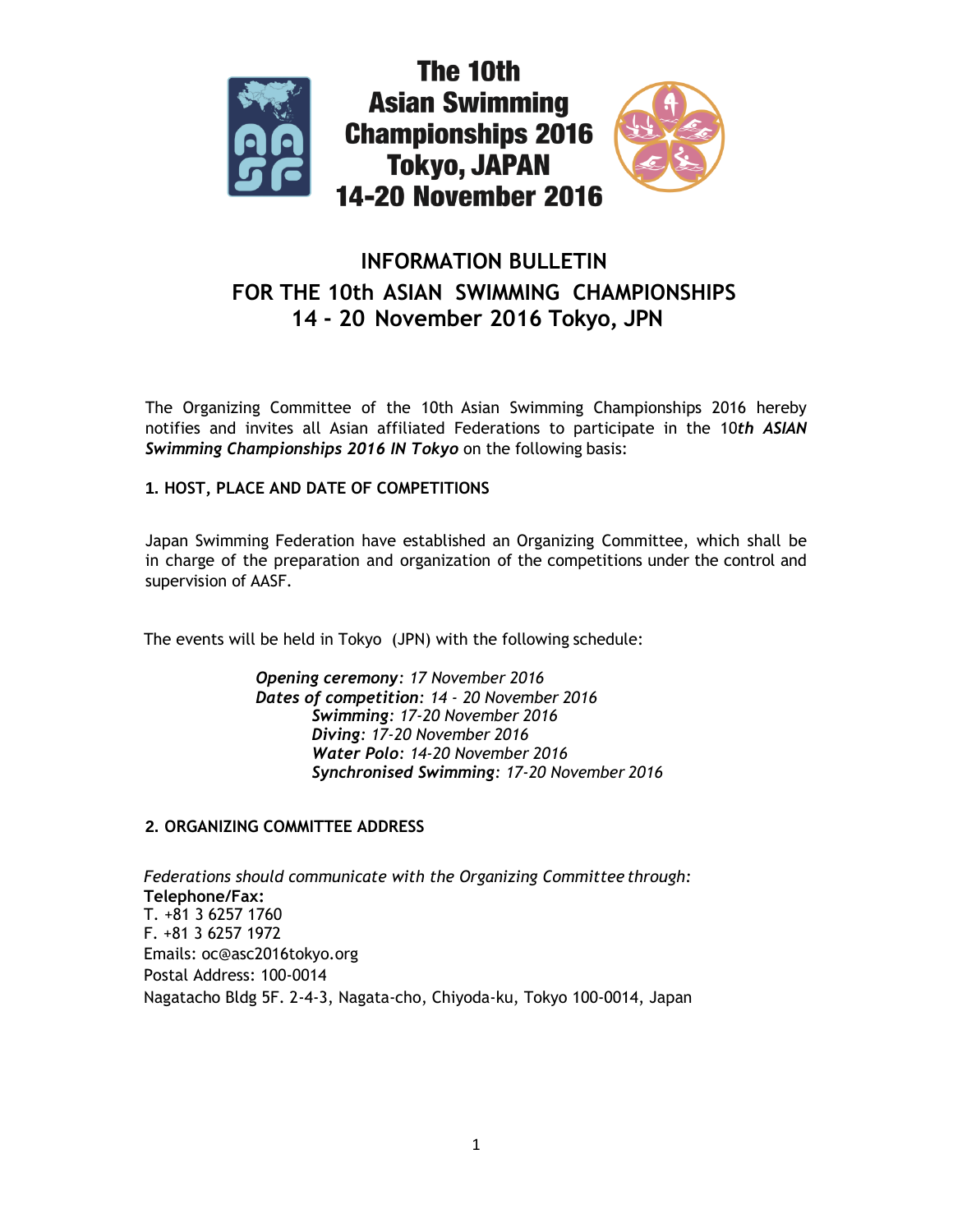# **3. REGISTRATION, NOTIFICATION AND ENTRY FORMS**

There will be three successive entry forms to provide information to the Organizing Committee and to enter the Championships. The entry forms are as follows:

#### - **Preliminary Entry Form to be received by the Organizing Committee;**

#### **no later than 19 August 2016**

The **Preliminary Entry Form** is for the purpose of registering National Federations, and indicating to the Organizing Committee the disciplines in which the Federation intends to enter teams. This Preliminary Entry Form will be e-mailed to all AASF Member Federations by the middle of May 2016, and must be returned, and received by the Organizing Committee not later than 19 August 2016.

#### **- Team Summary Form to be received by the Organizing Committee;**

#### **no later than 23 September 2016**

The **Team Summary Form** is for the purpose of indicating to the Organizing Committee the maximum number of competitors, representatives, coaches, official delegates, chaperons, etc., which each Federation intends to register in each discipline. This form will be sent along with the Preliminary Entry Form by the middle of May 2016 and must be returned and received by the OC by 23 September 2016.

### - **Final Entry Form to be received by the Organizing Committee;**

#### **no later than 14 October 2016**

The **Final Entry Form** will register each competitor by name, indicating the event or events in which that competitor will be participating, and providing any other information to the Organizing Committee. This form will be sent along with the Preliminary Entry Form by the middle of May 2016 and must be returned and received by the OC by 14 October 2016. **No late entries will be accepted**.

All entry forms must be signed by the President or General Secretary of the Federation holding AASF membership.

The Organizing Committee will implement an online registration procedure. When this system will be available, OC will immediately inform its National Member Federations.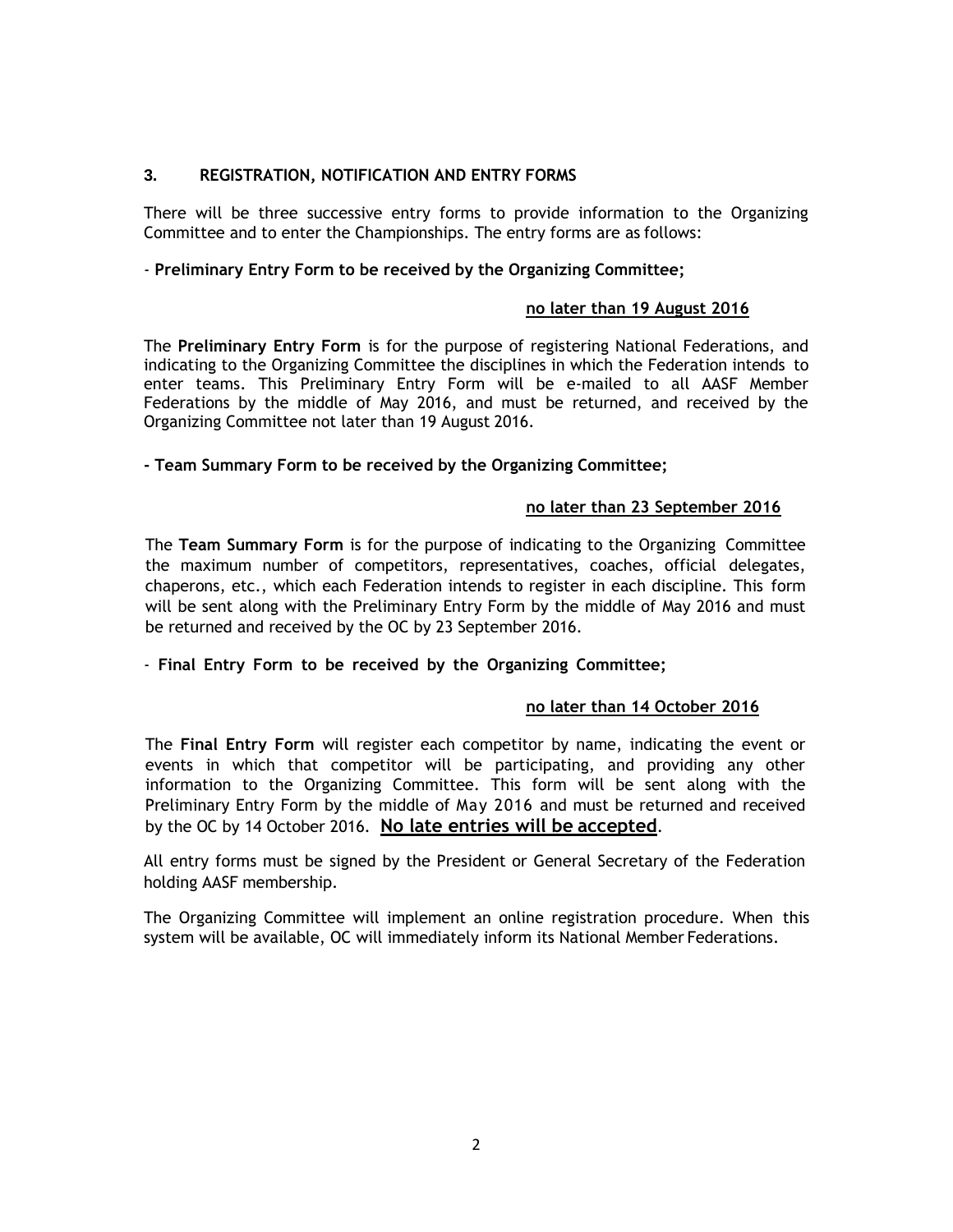#### **4. ELIGIBILITY**

- 1. National Teams of AASF Member Federations / Associations.
- 2. Only the athlete with citizenship of the countries
- 3. The 3 Members taskforce Committee will be appointed by AASF President.

### **\*Changing the Nationality of Competitors**

Should competitor represents his/her country or sport country, s/he shall be a citizen whether by birth or naturalization of the nation s/he represents provided that a naturalized citizen shall have lived in that country for at least one year period. Any competitor wish to change his/her affiliation from one Federation to another Federation must have a release letter from his/her previous National Federation and acceptance letter from his/her new National Federations and also agreement between two related NOC's. both this letter should submit to AASF, for approval, a period of at least 2 years before s/he start competing for his new National Federation in AASF activities.

# **5. NUMBER OF COMPETITORS ALLOWED FOR EACH FEDERATION**

The maximum number of competitors allowed from each Federation for each discipline is:

| Swimming              | 50 (incl 6 officials) |
|-----------------------|-----------------------|
| <b>Diving</b>         | 15 (incl 3 officials) |
| Synchronised Swimming | 22 (incl 8 officials) |
| <b>Water Polo</b>     | 17 (incl 4 officials) |

### **ENTRIES**

- A. **Swimming**:
	- 1. Individual Not more than 2 entries per country per event
	- 2. Team Not more than 1 entry per country per event
- B. **Diving**:

Not more than 2 entries per country per Individual event & not more than one team for each Synchronised events.

C. **Water Polo**:

Each Federation can nominate one Men and one Women team.

### D. **Synchronised Swimming**:

Each Federation may participate in 2 Solos, 2 Duets, 1 Team, 1 Free Combination and 1 Highlight Routine. A competitor may participate in 1 Solo, 1 Duet, 1 Team, 1 Free Combination and 1 Highlight Routine.

**All entries must be accompanied by photocopies of International Passport. All documents must be certified by President / Secretary General of National Swimming Federation. Entries not supported by the documents will be automatically rejected.**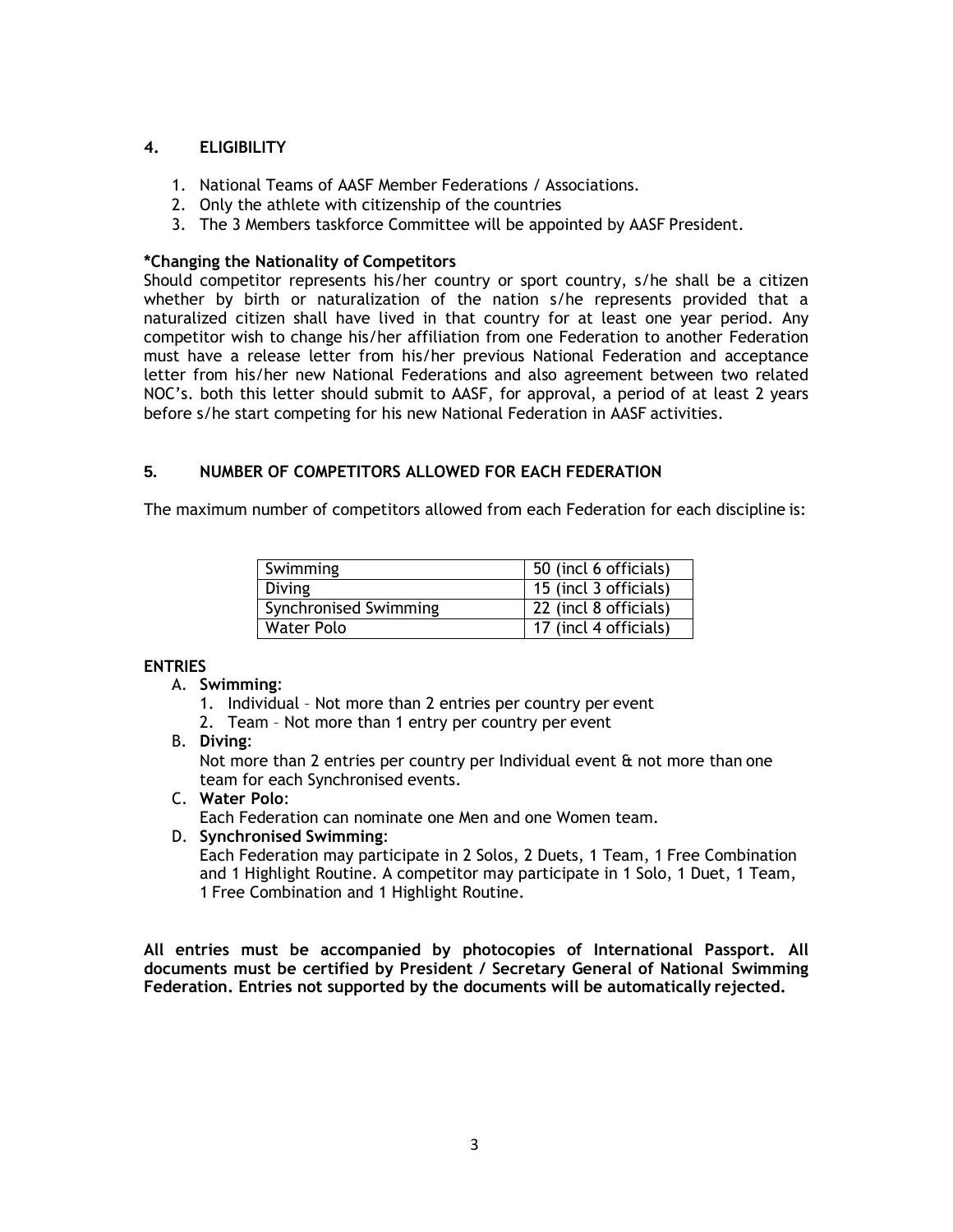# **6. EVENTS**

# **Swimming**

|                     | Men             | Women           |
|---------------------|-----------------|-----------------|
| Freestyle           | 50m, 100m, 200m | 50m, 100m, 200m |
|                     | 400m, 1500m     | 400m, 800m      |
| <b>Backstroke</b>   | 50m, 100m, 200m | 50m, 100m, 200m |
| <b>Breaststroke</b> | 50m, 100m, 200m | 50m, 100m, 200m |
| Butterfly           | 50m, 100m, 200m | 50m, 100m, 200m |
| Ind. Medley         | 200m, 400m      | 200m, 400m      |
| Relays:             |                 |                 |
| Freestyle           | 4x100m, 4x200m  | 4x100m, 4x200m  |
| Medley              | 4x100m          | 4x100m          |

- Heats, semifinals and finals will be held for all 50m events.
- Heats and finals will be held for all races except 800m and 1500m which will be timed final. The slower heats will be held in the mornings, and the faster heats will be held in the evenings.
- Time Schedule:
- All heats shall start at 0900hrs
- All finals shall start at 1900hrs

### **Diving**

|              | Men             | Women   |
|--------------|-----------------|---------|
| Springboard  | 3m              | 3m      |
| Platform     | 10 <sub>m</sub> | 10m     |
| Synchronised | 3m. 10m         | 3m, 10m |

- Rules: According to FINA Rules (2015 2017)
- Individual Events compromise preliminaries and finals, with the top twelve divers from preliminaries going to the finals. Should entries for a preliminary event be not more than twelve divers, a direct final for that event will be conducted.
- Synchronised diving events will be conducted in a direct final format.
- Ranking for the team events will be decided upon the total scores of all the results of the respective individual and Synchro events of a member Federation
- Judges: each country participating in these events shall bring one Diving Judge who is in FINA judges list.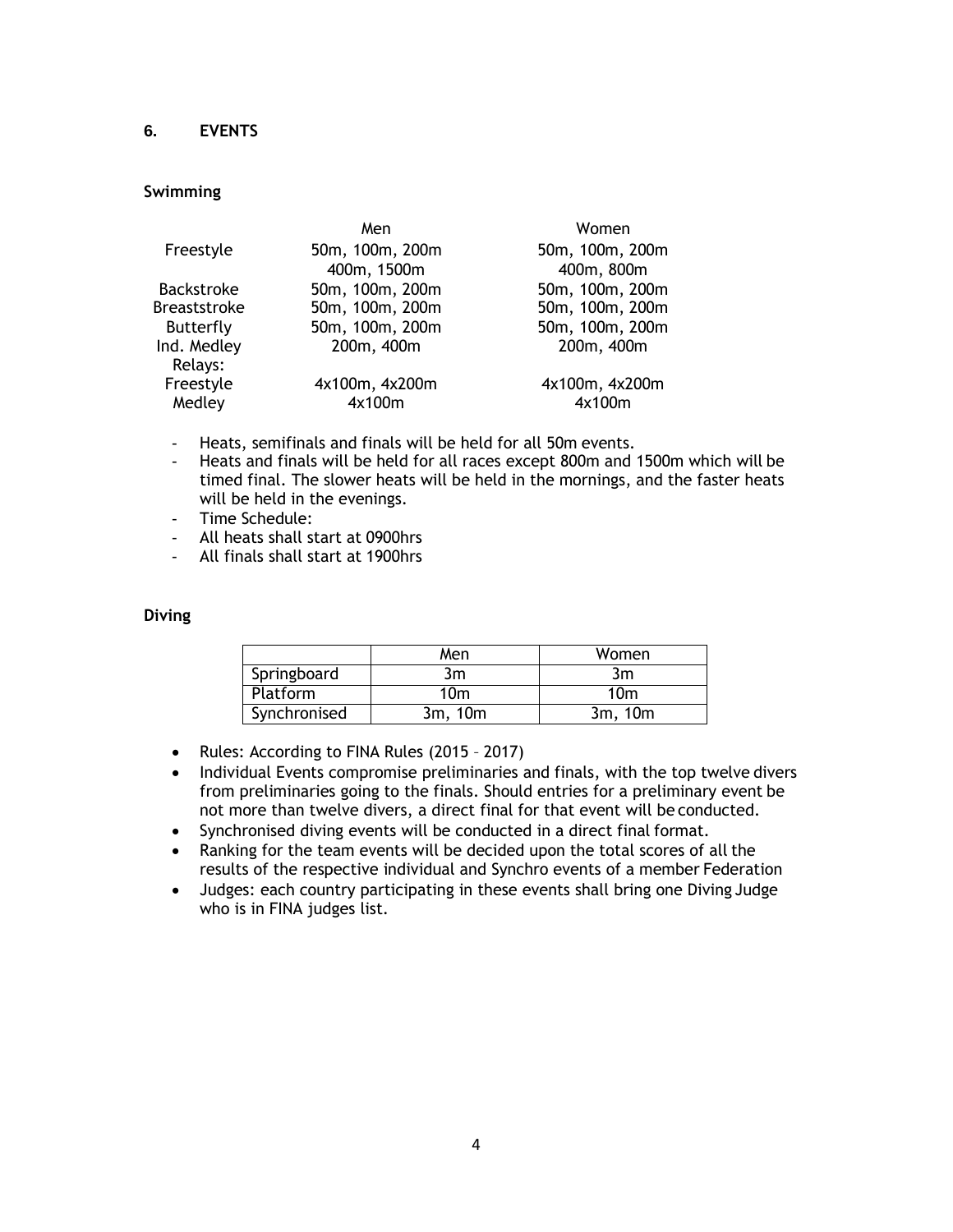# **Water Polo**

### **Men / Women**

- FINA & AASF Rules will be implemented.
- If any team withdraws one week after the closing date for the entries shall pay the penalty fee, US\$200.00 to AASF.
- Any team withdraws after drawing ceremony shall pay US \$ 2000.00 to AASF and face a suspension of 3-6 months.
- In the case of 6 teams participating, the competition will be played on a round robin basis in the group.
- $\bullet$  If 7 up to 12 teams participating, the competition will be divided into 2 groups and they will compete on a round robin basis in each group.
- Accompany Referee : Each Participating country can nominate one referee who must be in FINA or AASF list.

### **Synchronised Swimming**

#### **Women**

Solo, Technical Routine Solo, Free Routine Duet, Technical Routine Duet, Free Routine Team, Technical Routine Team, Free Routine Free Combination Highlight Routine

- Rules: According to FINA Rules (2015 2017)
- Events: Eight medal events are held. Solo Technical, Solo Free, Duet Technical, Duet Free, Team Technical, Team Free, Free Combination and Highlight Routine.
- Programs: Technical Routine Preliminaries, Technical Routine Finals, Free Routine Preliminaries, Free Routine Finals, Free Combination Preliminaries, Free Combination Finals, Highlight Routine Preliminaries and Highlight Routine Finals. If there are less than thirteen (13) entries in a Team, a Free Combination and a Highlight Routine, preliminaries may not be held.
- Entries: Each Federation may participate in 2 Solos, 2 Duets, 1 Team, 1 Free Combination and 1 Highlight Routine. A competitor may participate in 1 Solo, 1 Duet, 1 Team, 1 Free Combination and 1 Highlight Routine. Each federation is permitted to qualify 1 solo and 1 duet in finals.
- Number of competitors in team events: A Team shall consist of at least four (4) but not more than eight (8) competitors. A Free Combination shall consist of at least eight (8) but not more than ten (10) competitors. A Highlight Routine shall consist of at least eight (8) but not more than ten (10) competitors. In a Team, a Free Combination and a Highlight Routine, the number of

competitors may not change between Preliminary and Finals.

 Age: Competitors in Synchronised Swimming younger than fifteen (15) years of age (on December  $31<sup>st</sup>$  on the year of the competition) shall not be permitted to compete.(SS 3)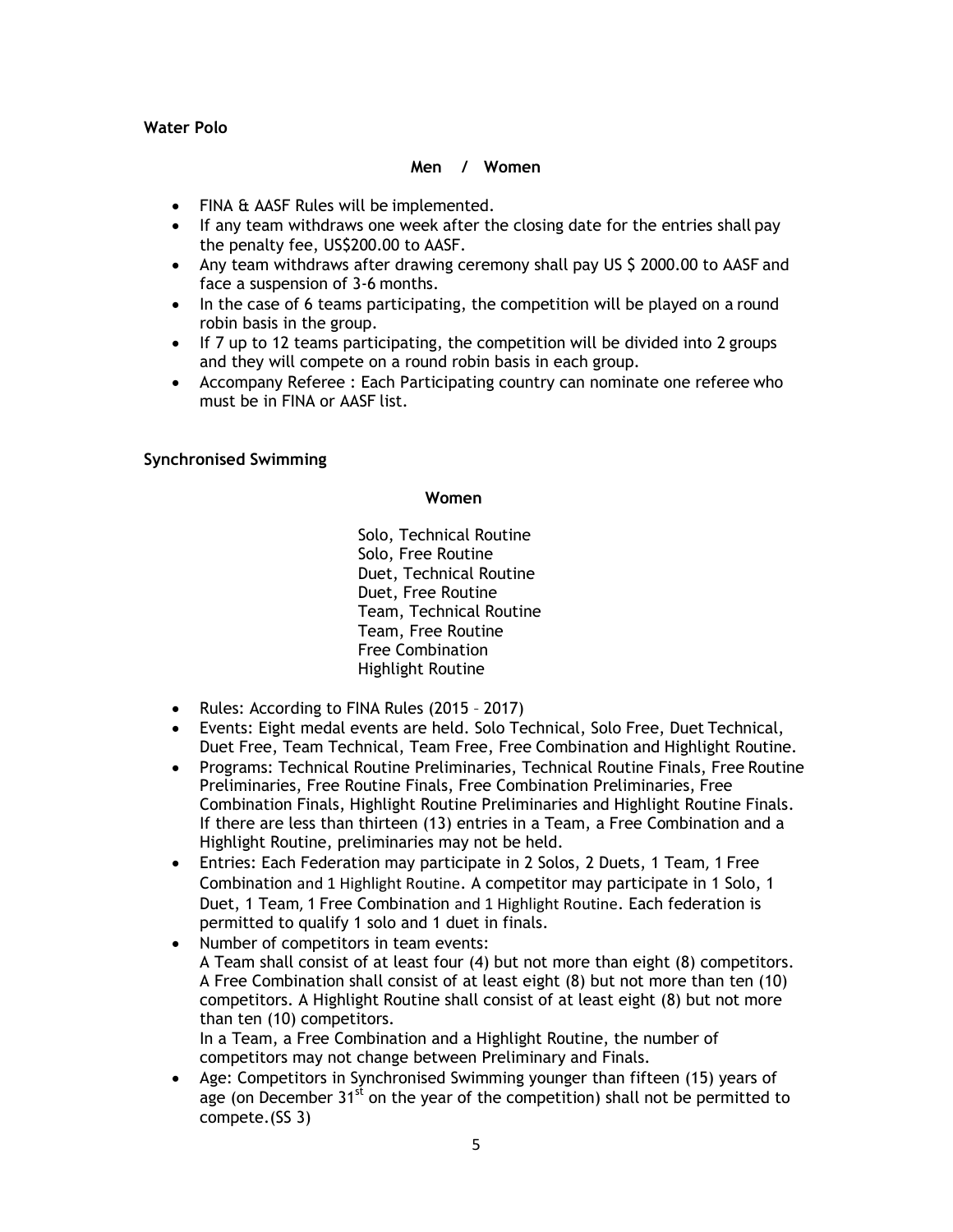Judges: Each Federation must send at least one judge in the FINA 2016 judge list, up to two judges. ALL judges must have passed the FINA Judges Exam at either the FINA Worldwide Seminar 2013 or in one of the FINA Judges schools held in 2014 – 2016.

Please note that two (2) judges per Federation may practice and be evaluated during the 9<sup>th</sup> Asian Swimming Championships.

### *Please note that all information with regard to training sessions and timeline for each discipline will be sent shortly.*

### **7. DRAWS**

The Draws for Diving, Water Polo and Synchronised Swimming shall be held atthe respective Managers Meeting.

# **8. CANCELLATION OF EVENTS**

In any individual and team event, where there are only 3 entries or less on the closing date for Entries, the event will be cancelled.

Organizers are obliged to inform the Federation / Association concerned and to permit those concerned to resubmit fresh entries (within the Rules). A grace period of 10 days will be permitted.

### **9. ENTRY FEES**

No fee will be charged

### **10. PRIZES**

- Gold, Silver and Bronze medals will be awarded to the respective winners.
- Certificates will be presented to the six finalists (Individual Events) and to the first four finalists (Team Events).
- Diplomas / Certificates will be awarded to all Record Holders.
- Certificates of Participation will be presented to all participants.

### **11. CHAMPIONSHIP AWARDS**

The Champion Team will be declared on the following basis:

- A. Total number of Gold medals.
- B. If there is a tie, to count the total number of Silver medals.
- C. If there is a tie, to count the total number of Bronze medals
- D. If there is a tie, to count the total number of Records.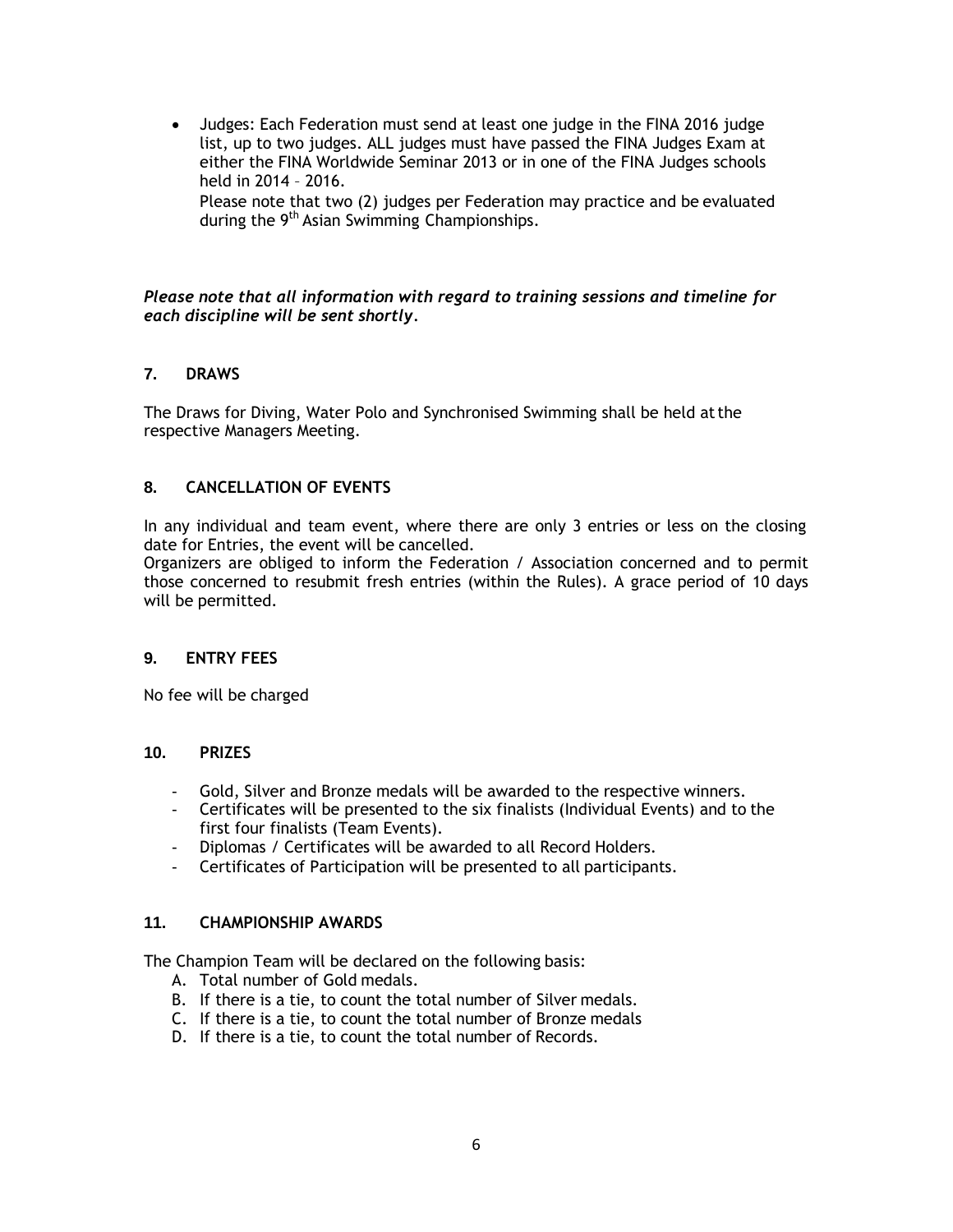# **12. JURY**

Jury Members will be nominated to Organizing Committee by AASF.

# **13. ACCOMMODATION AND TRANSPORTATION**

The Organizing Committee will organize accommodation to all participating Teams. The official hotel for all the participating athletes and officials of the 10th ASIAN Swimming Championships 2016 IN Tokyo will be Shinagawa Prince Hotel. http://www.princehotels.com/en/shinagawa/

Room rates are:

Single: 250USD (full board) per night/per person Double: 175USD (full board) per night/per person

To avoid cancellation charges, the Accommodation section must be notified of any amendments or cancellation latest by **14 October 2016.**

Airport Information: There are two airports in Tokyo area: Narita International Airport (NRT), Tokyo International Airport (HND)

The Organizing Committee will welcome all members of the participating National Federations at the Narita International Airport (http://www.naritaairport.jp/en/index.html) or Tokyo International Airport (http://www.hanedaairport.jp/inter/en/), providing transportation services between the Airport, the Official Hotel and the Competition Venues.

The Organizing Committee will not provide local transportation from/to Airport & from/to Hotel and competition venues for Teams which accommodate in the hotels that are not appointed by the Organizing Committee.

**Travel Information Form** and **Hotel Reservation form** must be returned and received by the OC by 23 September 2016.

# **14. TEAM LEADERS / MANAGERS and TECHNICAL OFFICIALS MEETINGS**

The meetings will be held on the day before the Competitions (each discipline).

Swimming

| Team Leader & Managers Meeting | 16/Nov | TBP 10:00 |
|--------------------------------|--------|-----------|
| Technical Officials Meeting    | 16/Nov | TBP 11:00 |

Water Polo

| Team Leader & Managers Meeting     | 13/Nov | TBP 10:00 |
|------------------------------------|--------|-----------|
| <b>Technical Officials Meeting</b> | 13/Nov | TBP 11:00 |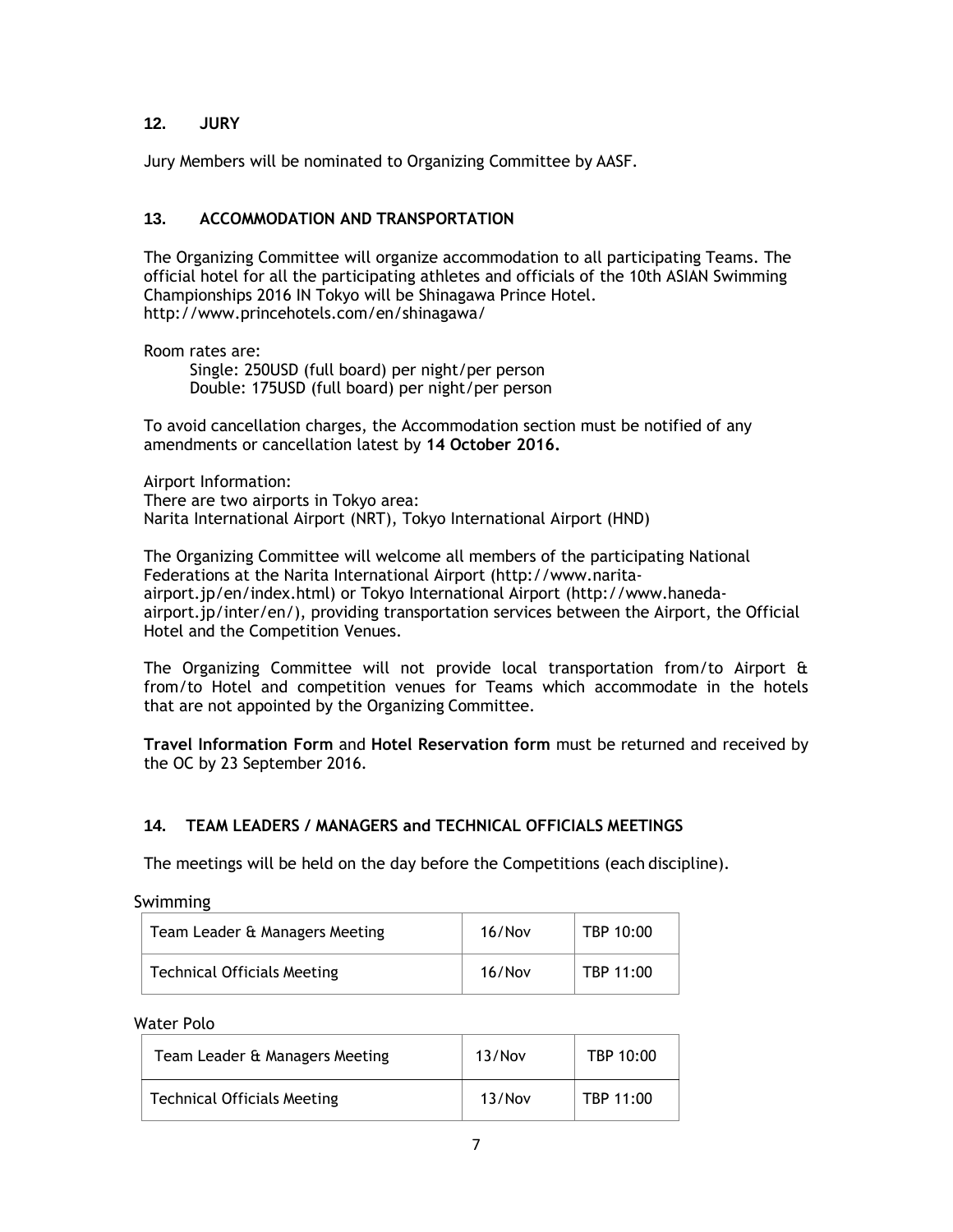Synchronised Swimming

| Team Leader & Managers Meeting | 16/Nov | TBP 16:00 |
|--------------------------------|--------|-----------|
| Technical Officials Meeting    | 16/Nov | TBP 17:00 |

Diving

| Team Leader & Managers Meeting     | 16/Nov | TBP 10:00 |
|------------------------------------|--------|-----------|
| <b>Technical Officials Meeting</b> | 16/Nov | TBP 11:00 |

# **15. Required Days of Duty**

Each official selected by each National Federation must be available at the competition for the number of days of their relevant competition, plus two days before the start of the competition, and one day following the conclusion of the competition and duty, as follows: *Number of days (arrival-departure) \**

**Synchronised Swimming** 7 days (15 November -21 November) **Diving 7** days (15 November - 21 November) **Water Polo** 10 days (12 November -21 November) **Swimming** 7 days (15 November -21 November) *To be confirmed after AASF's approval of the definitive competitionprogram.* If any changes will apply to the dates, the NF/officials will be informed immediately.

# **16. TEAM OFFICIALS**

- Individuals who are serving as Team Officials (coaches, managers, chaperons, etc.) cannot serve as Technical Meet Officials.

- Each Federation shall be allowed to include in its delegation Team Officials (coaches, managers, trainers, chaperons, etc.) in each discipline in a number dependent upon the number of competitors entering and participating in accordance with the following:

| <b>Discipline</b> | <b>SWIMMING</b> | <b>DIVING</b> | <b>WATER POLO</b> | <b>SYNCHRONISED SWIMMING</b> |
|-------------------|-----------------|---------------|-------------------|------------------------------|
| Maximum Num.      |                 |               |                   |                              |

# **17. ACCREDITATION**

National Federations are to note the number of Team Officials (coaches, managers, chaperons, etc.) allowed by discipline, as detailed in section 17. A fee will be charged for approved additional accreditation passes.

### **18. RULES**

The Championships will be held under AASF Rules and Regulations.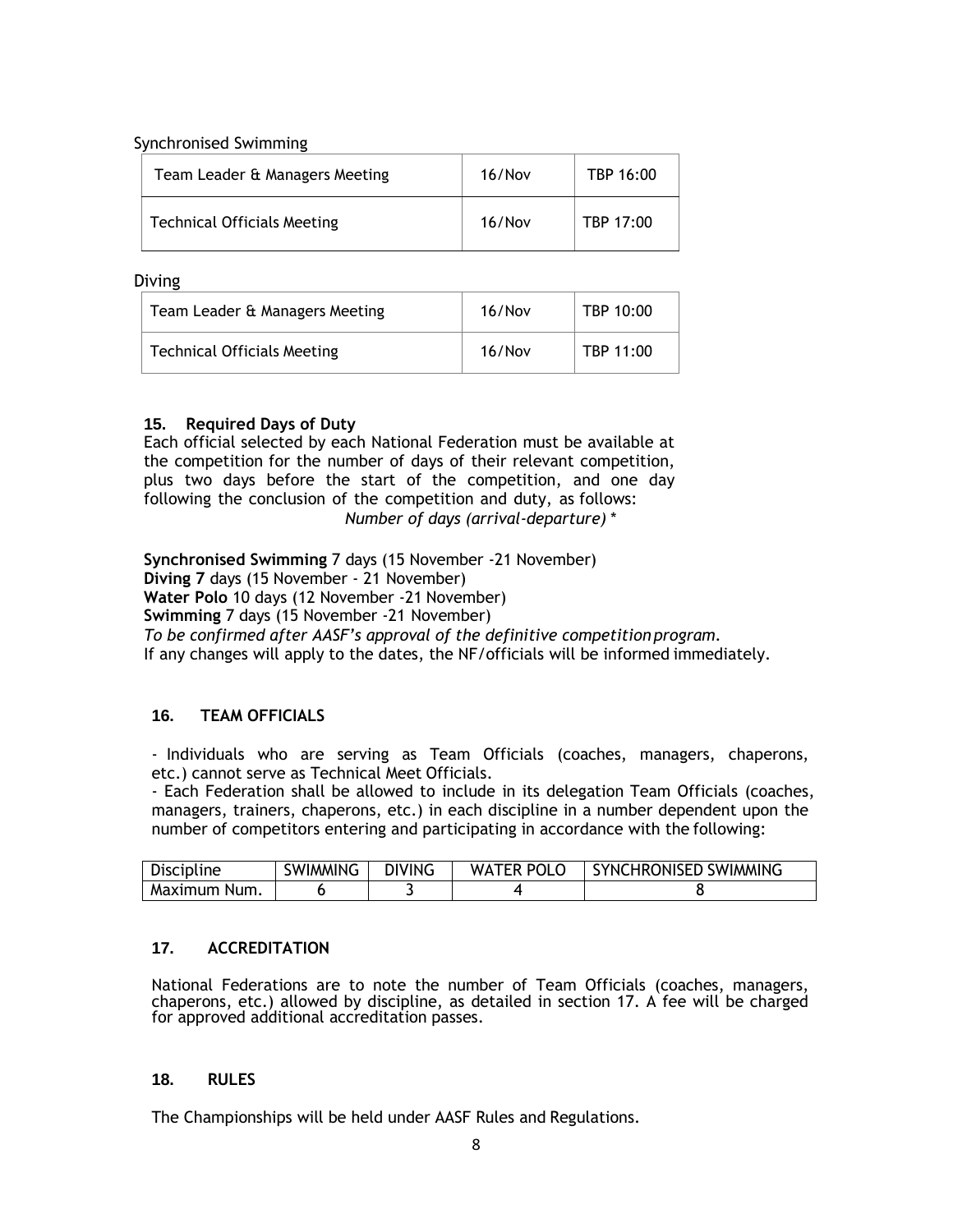### **19. APPLICATION OF VISAS**

In order to comply with the VISA arrangement regulations, necessary documents must be coordinated as needed for prospective participants, both the officials and the athletes. Those who need to get the VISA, please send the following information by FAX or e-mail to us as soon as possible. In some cases, it may take longer depending on countries and regions.

- (1) Family Name
- (2) Family Name in Chinese characters if applicable
- (3) Given Name
- (4) Given Name in Chinese characters if applicable
- (5) Gender
- (6) Date and year of birth
- (7) Age
- (8) Nationality
- (9) Affiliation (name of Federation, etc)
- (10) Position (athlete, coach, official, etc)
- (11) The date of arrival and departure of Japan with flight numbers
- (12) Contact of the Federation (telephone, fax, e-mail)

\* For information about which countries and regions need to acquire VISA to enter Japan and what kind of documents are necessary, please visit the website of the Ministry of Foreign Affairs of Japan at;

[http://www.mofa.go.jp/j\\_info/visit/visa/index.html](http://www.mofa.go.jp/j_info/visit/visa/index.html)

**Last Date to accept Visa Applications:** no later than 23 September 2016

### **20. DOPING CONTROL**

The Doping Control will be implemented under FINA and AASF Doping Control Rules.

#### **21. ADVERTISEMENT**

FINA Rules shall apply: Swimsuits (BL 7.1.1), Caps (BL 7.1.2), Water Polo Caps (BL 7.1.3), Goggles (BL 7.1.4), Athletes Bibs (BL 7.1.5)

Note: all countries shall bring two international standard flags: one No 1 flag (size: 280 cm  $x$  192 cm) and one No 4 flag (size: 144cm  $x$  96 cm)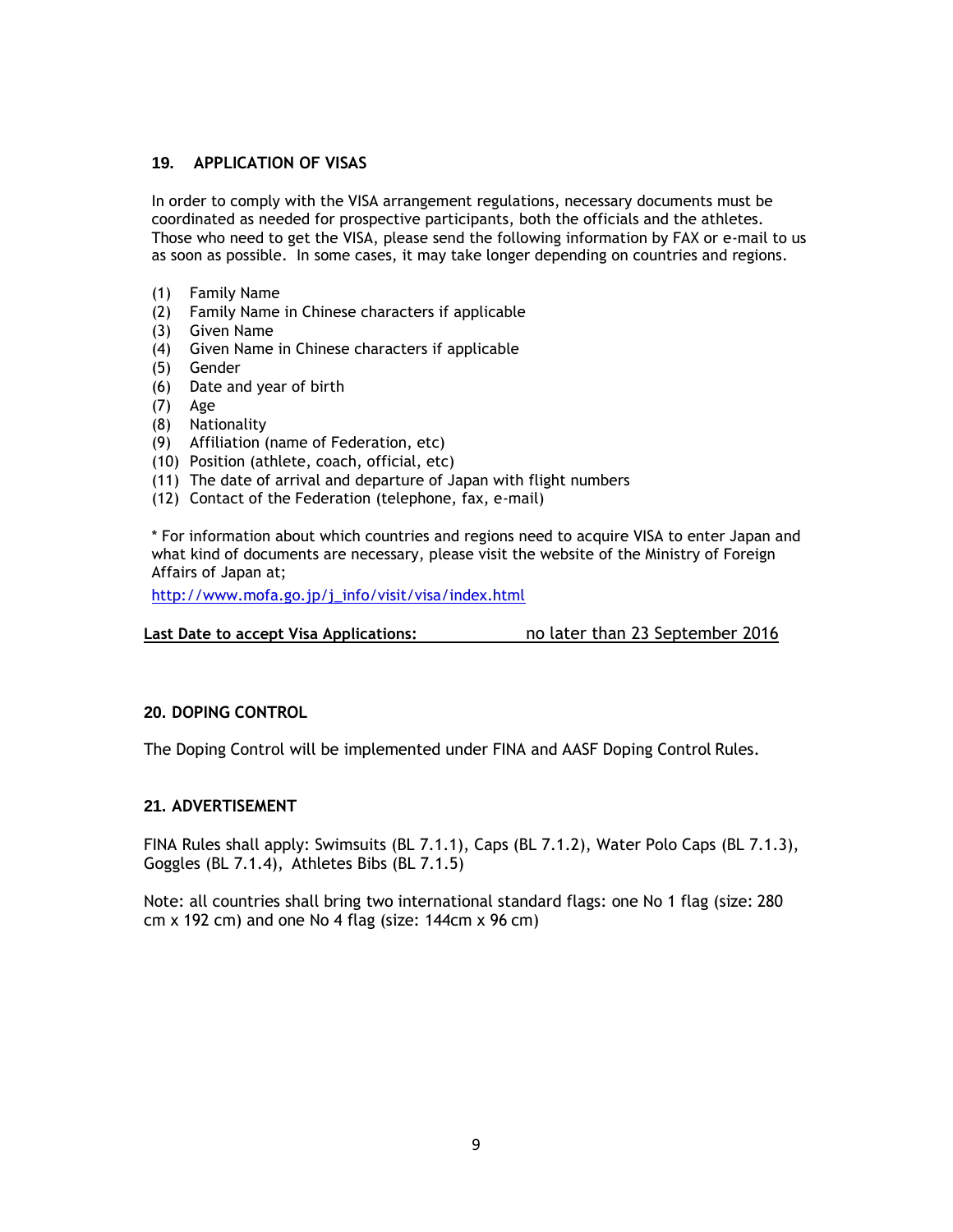

# The 10th **Asian Swimming Championships 2016 Tokyo, JAPAN 14-20 November 2016**



# **PRELIMINARY ENTRY FORM**

To be received no later than 19 August 2016

|                   | Country                                                             |             |            |                                          |                        |
|-------------------|---------------------------------------------------------------------|-------------|------------|------------------------------------------|------------------------|
|                   |                                                                     |             |            |                                          |                        |
|                   | Name of Federation                                                  |             |            |                                          |                        |
|                   | <b>Address</b>                                                      |             |            |                                          |                        |
|                   | Phone No.                                                           |             |            |                                          |                        |
|                   | Fax No.                                                             |             |            |                                          |                        |
|                   | <b>Email Address</b>                                                |             |            |                                          |                        |
|                   |                                                                     |             |            |                                          |                        |
|                   | <b>Contact Person</b>                                               |             |            |                                          |                        |
|                   | Mobile No.                                                          |             |            |                                          |                        |
|                   |                                                                     |             |            |                                          |                        |
|                   | Confirmation of Participation                                       |             | <b>YES</b> |                                          | <b>NO</b>              |
|                   |                                                                     |             |            |                                          |                        |
|                   | <b>Interested Disciplines</b>                                       |             |            | <b>Estimated number of Participants:</b> |                        |
|                   |                                                                     | Competitors |            |                                          | <b>Officials</b>       |
|                   | Swimming                                                            |             |            |                                          |                        |
|                   | Diving                                                              |             |            |                                          |                        |
|                   | <b>Water Polo</b>                                                   |             |            |                                          |                        |
|                   | <b>Synchronised Swimming</b>                                        |             |            |                                          |                        |
| Name:             | Submitted by President or General Secretary of National Federation: | Position:   |            |                                          |                        |
|                   |                                                                     |             |            |                                          |                        |
|                   |                                                                     |             |            |                                          |                        |
| Signature & Seal: |                                                                     | Date:       |            |                                          |                        |
|                   |                                                                     |             |            |                                          | <b>Federation Seal</b> |

# **Please complete and return this form NO LATER THAN 19 August 2016** to the Organizing Committee E-mail: oc@asc2016tokyo.org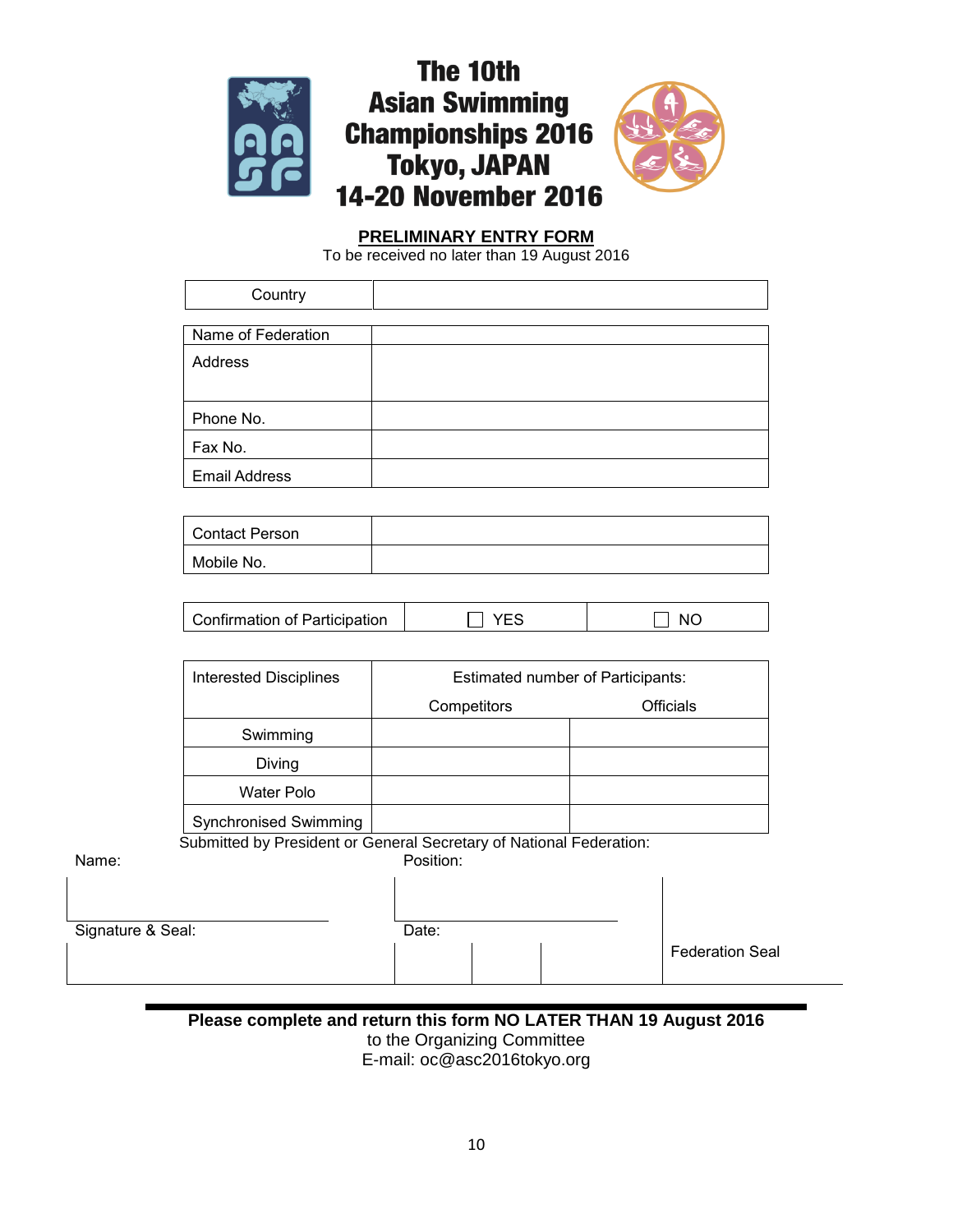



# **SWIMMING TEAM SUMMARY**

To be received no later than 23 September 2016

|     | Country          | <b>Country Abbreviation</b> |  |  |  |  |
|-----|------------------|-----------------------------|--|--|--|--|
|     | Federation       | <b>Team Manager</b>         |  |  |  |  |
|     | Phone            | <b>Assistant Manager</b>    |  |  |  |  |
| Fax |                  | <b>Head Coach</b>           |  |  |  |  |
|     | <b>Officials</b> | Coach                       |  |  |  |  |
|     |                  | Coach                       |  |  |  |  |

| <b>BOYS</b>         |          |              |                | <b>GIRLS</b>        |          |              |  |  |
|---------------------|----------|--------------|----------------|---------------------|----------|--------------|--|--|
| Surname, First Name | Passport | Date of      |                | Surname, First Name | Passport | Date of      |  |  |
|                     | Number   | <b>Birth</b> |                |                     | Number   | <b>Birth</b> |  |  |
| 1                   |          |              | 1              |                     |          |              |  |  |
| $\overline{2}$      |          |              | $\overline{2}$ |                     |          |              |  |  |
| $\mathsf 3$         |          |              | $\mathbf{3}$   |                     |          |              |  |  |
| 4                   |          |              | $\overline{4}$ |                     |          |              |  |  |
| $\sqrt{5}$          |          |              | $\sqrt{5}$     |                     |          |              |  |  |
| 6                   |          |              | $6\phantom{1}$ |                     |          |              |  |  |
| $\overline{7}$      |          |              | 7              |                     |          |              |  |  |
| 8                   |          |              | 8              |                     |          |              |  |  |
| 9                   |          |              | 9              |                     |          |              |  |  |
| 10 <sub>1</sub>     |          |              | 10             |                     |          |              |  |  |
| 11                  |          |              | 11             |                     |          |              |  |  |
| 12                  |          |              | 12             |                     |          |              |  |  |
| 13                  |          |              | 13             |                     |          |              |  |  |

Submitted by President or General Secretary of National Federation: Name: Position:

| Signature & Seal: | Date: |  |                        |
|-------------------|-------|--|------------------------|
|                   |       |  | <b>Federation Seal</b> |

**Please complete and return this form NO LATER THAN 23 September 2016** to the Organizing Committee E-mail: oc@asc2016tokyo.org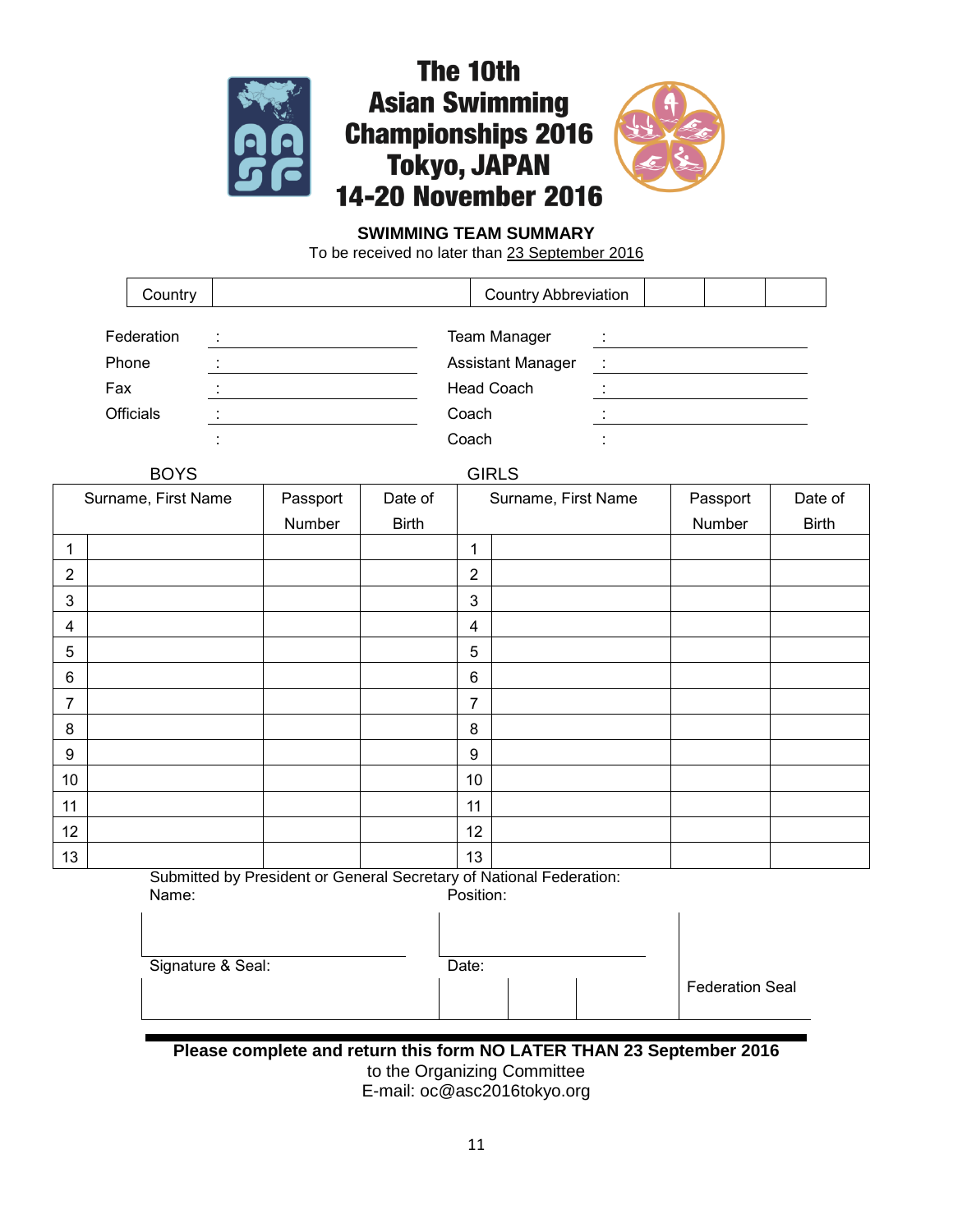



# **DIVING TEAM SUMMARY**

To be received no later than 23 September 2016

|     | Country          |       | <b>Country Abbreviation</b> |     |
|-----|------------------|-------|-----------------------------|-----|
|     |                  |       |                             |     |
|     | Federation       |       | <b>Team Manager</b>         |     |
|     | <b>Phone</b>     |       | <b>Assistant Manager</b>    | - 1 |
| Fax |                  |       | <b>Head Coach</b>           |     |
|     | <b>Officials</b> |       | Coach                       |     |
|     |                  | Coach |                             |     |

### MEN WOMEN

| <u><b>IVIL IV</b></u> |          |              | $\cdots$       |                     |          |              |  |  |  |  |
|-----------------------|----------|--------------|----------------|---------------------|----------|--------------|--|--|--|--|
| Surname, First Name   | Passport | Date of      |                | Surname, First Name | Passport | Date of      |  |  |  |  |
|                       | Number   | <b>Birth</b> |                |                     | Number   | <b>Birth</b> |  |  |  |  |
| 1                     |          |              | 1              |                     |          |              |  |  |  |  |
| $\mathbf{2}$          |          |              | $\overline{2}$ |                     |          |              |  |  |  |  |
| $\mathsf 3$           |          |              | 3              |                     |          |              |  |  |  |  |
| $\overline{4}$        |          |              | 4              |                     |          |              |  |  |  |  |
| $\sqrt{5}$            |          |              | $\sqrt{5}$     |                     |          |              |  |  |  |  |
| 6                     |          |              | 6              |                     |          |              |  |  |  |  |
| $\overline{7}$        |          |              | $\overline{7}$ |                     |          |              |  |  |  |  |
| 8                     |          |              | 8              |                     |          |              |  |  |  |  |
| 9                     |          |              | 9              |                     |          |              |  |  |  |  |
| 10 <sub>1</sub>       |          |              | $10$           |                     |          |              |  |  |  |  |
| 11                    |          |              | 11             |                     |          |              |  |  |  |  |
| 12                    |          |              | 12             |                     |          |              |  |  |  |  |
| 13                    |          |              | 13             |                     |          |              |  |  |  |  |

Submitted by President or General Secretary of National Federation: Name: Position:

| Signature & Seal: | Date: |                        |
|-------------------|-------|------------------------|
|                   |       | <b>Federation Seal</b> |

**Please complete and return this form NO LATER THAN 23 September 2016** to the Organizing Committee

E-mail: oc@asc2016tokyo.org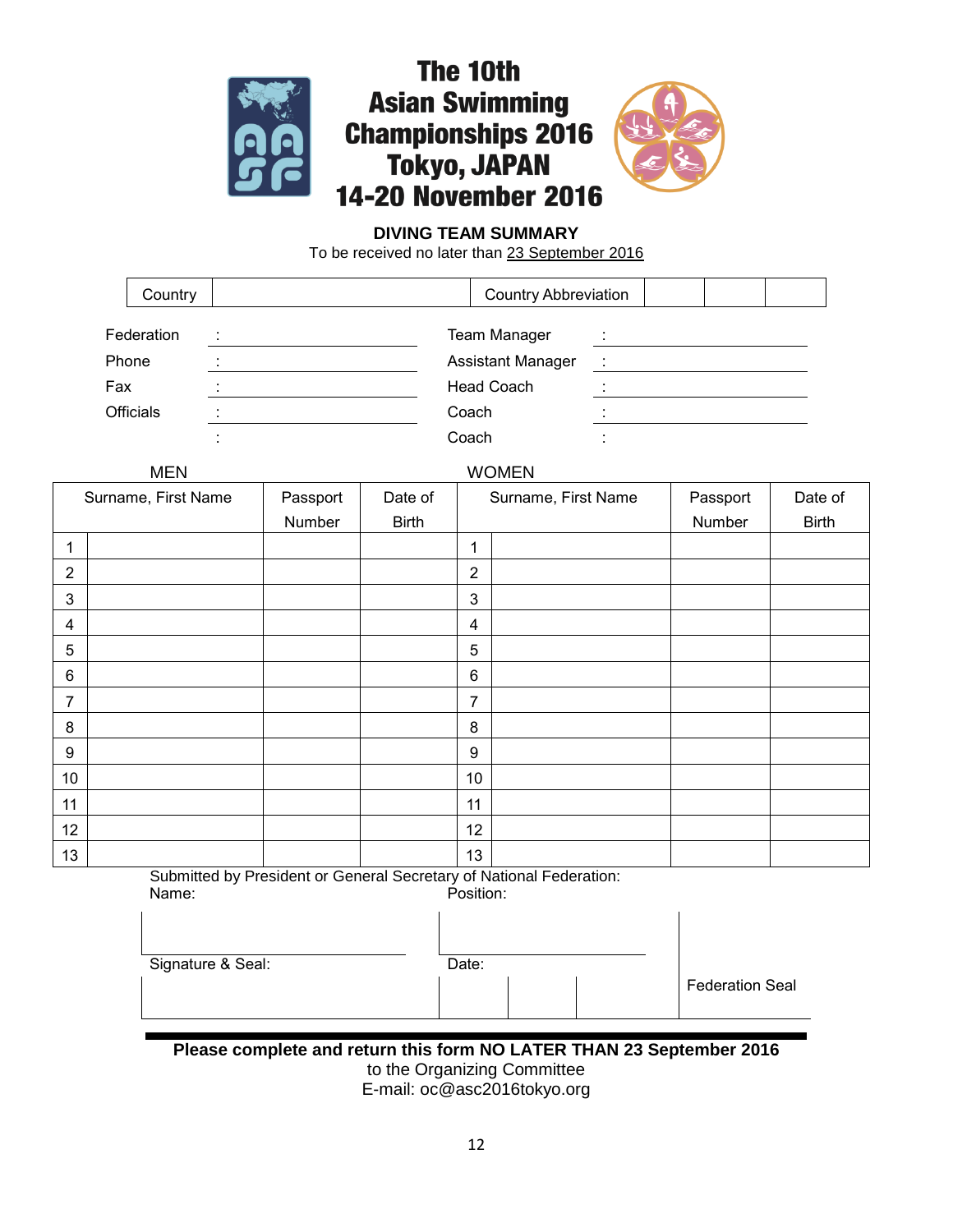



# **WATER POLO TEAM SUMMARY**

The 10th

To be received no later than 23 September 2016

| Country    | <b>Country Abbreviation</b> |   |
|------------|-----------------------------|---|
| Federation | <b>Team Manager</b>         |   |
| Phone      | <b>Assistant Manager</b>    | ÷ |
| Fax        | <b>Head Coach</b>           |   |
| Officials  | Coach                       |   |
|            | Coach                       |   |

MEN WOMEN

| $111 - 13$          |          |              | $\sqrt{2101}$  |                     |          |              |  |  |  |  |
|---------------------|----------|--------------|----------------|---------------------|----------|--------------|--|--|--|--|
| Surname, First Name | Passport | Date of      |                | Surname, First Name | Passport | Date of      |  |  |  |  |
|                     | Number   | <b>Birth</b> |                |                     | Number   | <b>Birth</b> |  |  |  |  |
| 1                   |          |              | 1              |                     |          |              |  |  |  |  |
| $\mathbf{2}$        |          |              | $\overline{2}$ |                     |          |              |  |  |  |  |
| 3                   |          |              | $\mathfrak{3}$ |                     |          |              |  |  |  |  |
| 4                   |          |              | $\overline{4}$ |                     |          |              |  |  |  |  |
| 5                   |          |              | 5              |                     |          |              |  |  |  |  |
| 6                   |          |              | $\,6$          |                     |          |              |  |  |  |  |
| $\overline{7}$      |          |              | 7              |                     |          |              |  |  |  |  |
| 8                   |          |              | 8              |                     |          |              |  |  |  |  |
| 9                   |          |              | 9              |                     |          |              |  |  |  |  |
| 10 <sub>1</sub>     |          |              | 10             |                     |          |              |  |  |  |  |
| 11                  |          |              | 11             |                     |          |              |  |  |  |  |
| $12 \overline{ }$   |          |              | 12             |                     |          |              |  |  |  |  |
| 13                  |          |              | 13             |                     |          |              |  |  |  |  |

Submitted by President or General Secretary of National Federation:<br>Name: Position: Position:

Signature & Seal: Date:

Federation Seal

**Please complete and return this form NO LATER THAN 23 September 2016** to the Organizing Committee E-mail: oc@asc2016tokyo.org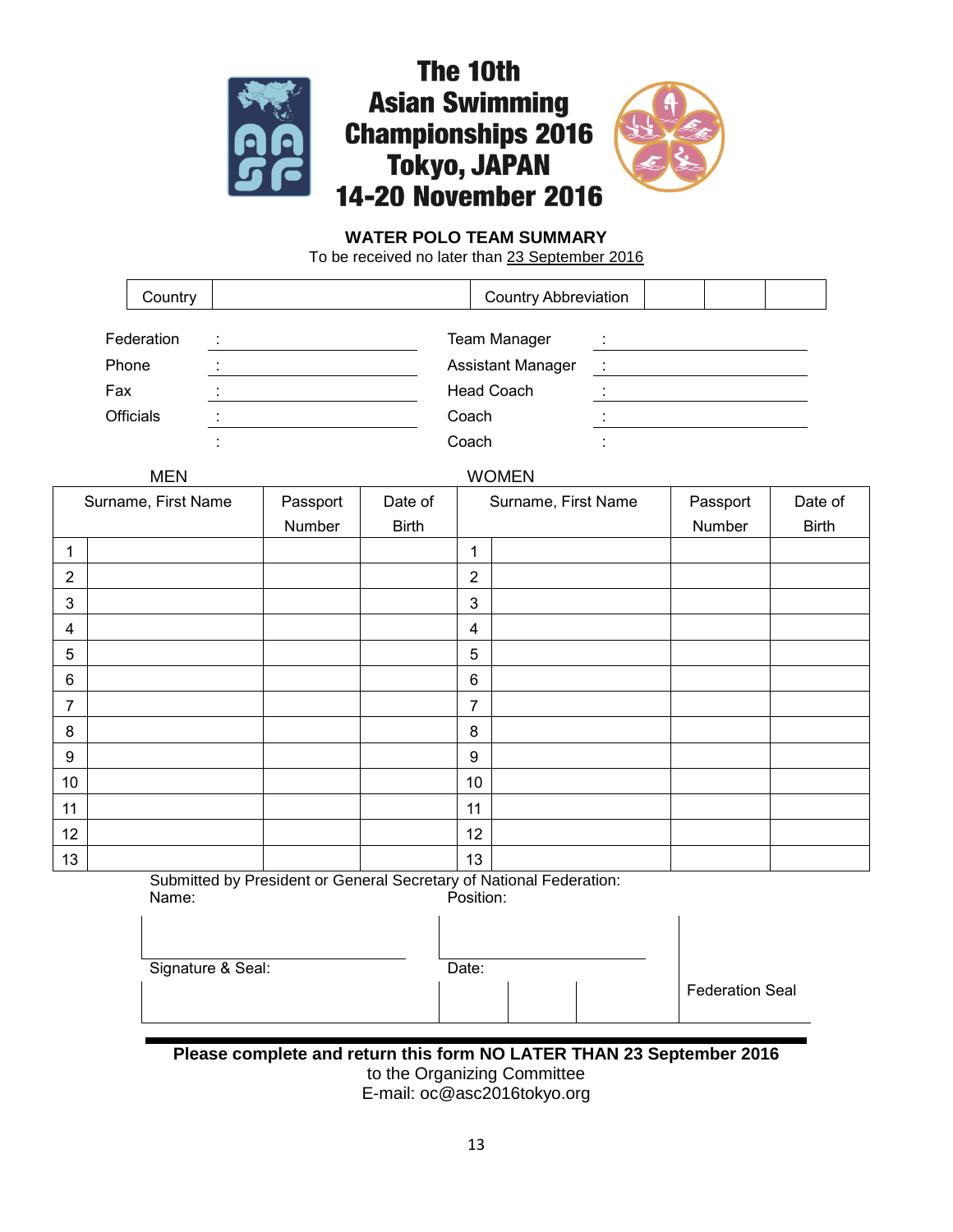





# **SYNCHRONISED SWIMMING TEAM SUMMARY**

To be received no later than 23 September 2016

|                  | Country    | <b>Country Abbreviation</b> |   |  |  |  |  |
|------------------|------------|-----------------------------|---|--|--|--|--|
|                  | Federation | <b>Team Manager</b>         |   |  |  |  |  |
| Phone            |            | <b>Assistant Manager</b>    | ÷ |  |  |  |  |
| Fax              |            | <b>Head Coach</b>           |   |  |  |  |  |
| <b>Officials</b> |            | Coach                       |   |  |  |  |  |
|                  |            | Coach                       |   |  |  |  |  |

**GIRLS** 

| Surname, First Name     | Passport | Date of      | Surname, First Name | Passport | Date of      |
|-------------------------|----------|--------------|---------------------|----------|--------------|
|                         | Number   | <b>Birth</b> |                     | Number   | <b>Birth</b> |
| 1                       |          |              | 14                  |          |              |
| $\overline{2}$          |          |              | 15                  |          |              |
| $\mathbf{3}$            |          |              | 16                  |          |              |
| $\overline{\mathbf{4}}$ |          |              | 17                  |          |              |
| $\sqrt{5}$              |          |              | 18                  |          |              |
| $\,6$                   |          |              | 19                  |          |              |
| $\overline{7}$          |          |              | 20                  |          |              |
| 8                       |          |              | 21                  |          |              |
| 9                       |          |              | 22                  |          |              |
| 10                      |          |              | 23                  |          |              |
| 11                      |          |              | 24                  |          |              |
| 12                      |          |              | 25                  |          |              |
| 13                      |          |              | 26                  |          |              |

Submitted by President or General Secretary of National Federation:<br>
Name: Position: Position Name:

| 1901 I IV.        | ו יוטווניט. |                        |  |  |  |  |  |  |  |
|-------------------|-------------|------------------------|--|--|--|--|--|--|--|
| Signature & Seal: | Date:       |                        |  |  |  |  |  |  |  |
|                   |             | <b>Federation Seal</b> |  |  |  |  |  |  |  |

**Please complete and return this form NO LATER THAN 23 September 2016** to the Organizing Committee E-mail: oc@asc2016tokyo.org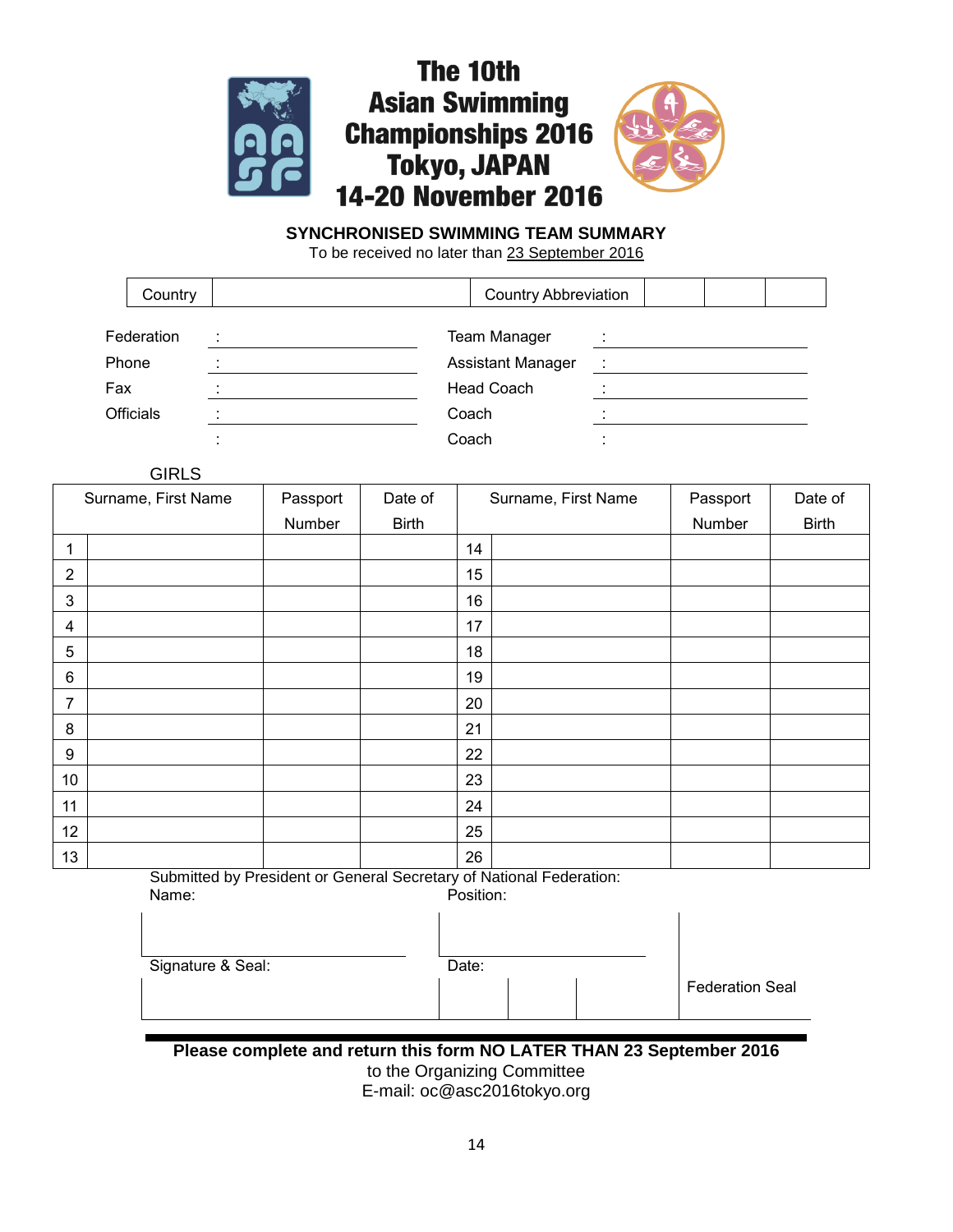





# **SWIMMING FINAL ENTRY**

To be received no later than 14 October 2016

|                 | Country                                                                      |     |    |           |     |     |                            |      |    |                  |     |                 |     |            |    |                 |     | <b>Country Abbreviation</b> |     |       |       |       |
|-----------------|------------------------------------------------------------------------------|-----|----|-----------|-----|-----|----------------------------|------|----|------------------|-----|-----------------|-----|------------|----|-----------------|-----|-----------------------------|-----|-------|-------|-------|
| No.             | Surname,<br>First Name                                                       | M/W |    | Freestyle |     |     | Backstroke<br>Breaststroke |      |    | <b>Butterfly</b> |     | Indv.<br>Medley |     | Free Relay |    | Medley<br>Relay |     |                             |     |       |       |       |
|                 |                                                                              |     | 50 | 100       | 200 | 400 | 800                        | 1500 | 50 | 100              | 200 | 50              | 100 | 200        | 50 | 100             | 200 | 200                         | 400 | 4x100 | 4x200 | 4x100 |
|                 |                                                                              |     |    |           |     |     |                            |      |    |                  |     |                 |     |            |    |                 |     |                             |     |       |       |       |
| $\overline{2}$  |                                                                              |     |    |           |     |     |                            |      |    |                  |     |                 |     |            |    |                 |     |                             |     |       |       |       |
| $\mathbf{3}$    |                                                                              |     |    |           |     |     |                            |      |    |                  |     |                 |     |            |    |                 |     |                             |     |       |       |       |
| 4               |                                                                              |     |    |           |     |     |                            |      |    |                  |     |                 |     |            |    |                 |     |                             |     |       |       |       |
| $5\phantom{.0}$ |                                                                              |     |    |           |     |     |                            |      |    |                  |     |                 |     |            |    |                 |     |                             |     |       |       |       |
| 6               |                                                                              |     |    |           |     |     |                            |      |    |                  |     |                 |     |            |    |                 |     |                             |     |       |       |       |
| $\overline{7}$  |                                                                              |     |    |           |     |     |                            |      |    |                  |     |                 |     |            |    |                 |     |                             |     |       |       |       |
| 8               |                                                                              |     |    |           |     |     |                            |      |    |                  |     |                 |     |            |    |                 |     |                             |     |       |       |       |
| 9               |                                                                              |     |    |           |     |     |                            |      |    |                  |     |                 |     |            |    |                 |     |                             |     |       |       |       |
| 10              |                                                                              |     |    |           |     |     |                            |      |    |                  |     |                 |     |            |    |                 |     |                             |     |       |       |       |
|                 | Submitted by President or General Secretary of National Federation:<br>Name: |     |    | Position: |     |     |                            |      |    | Signature:       |     |                 |     | Date:      |    |                 |     | <b>Federation Seal</b>      |     |       |       |       |

**Please complete and return this form NO LATER THAN 14 October 2016** to the Organizing Committee E-mail: oc@asc2016tokyo.org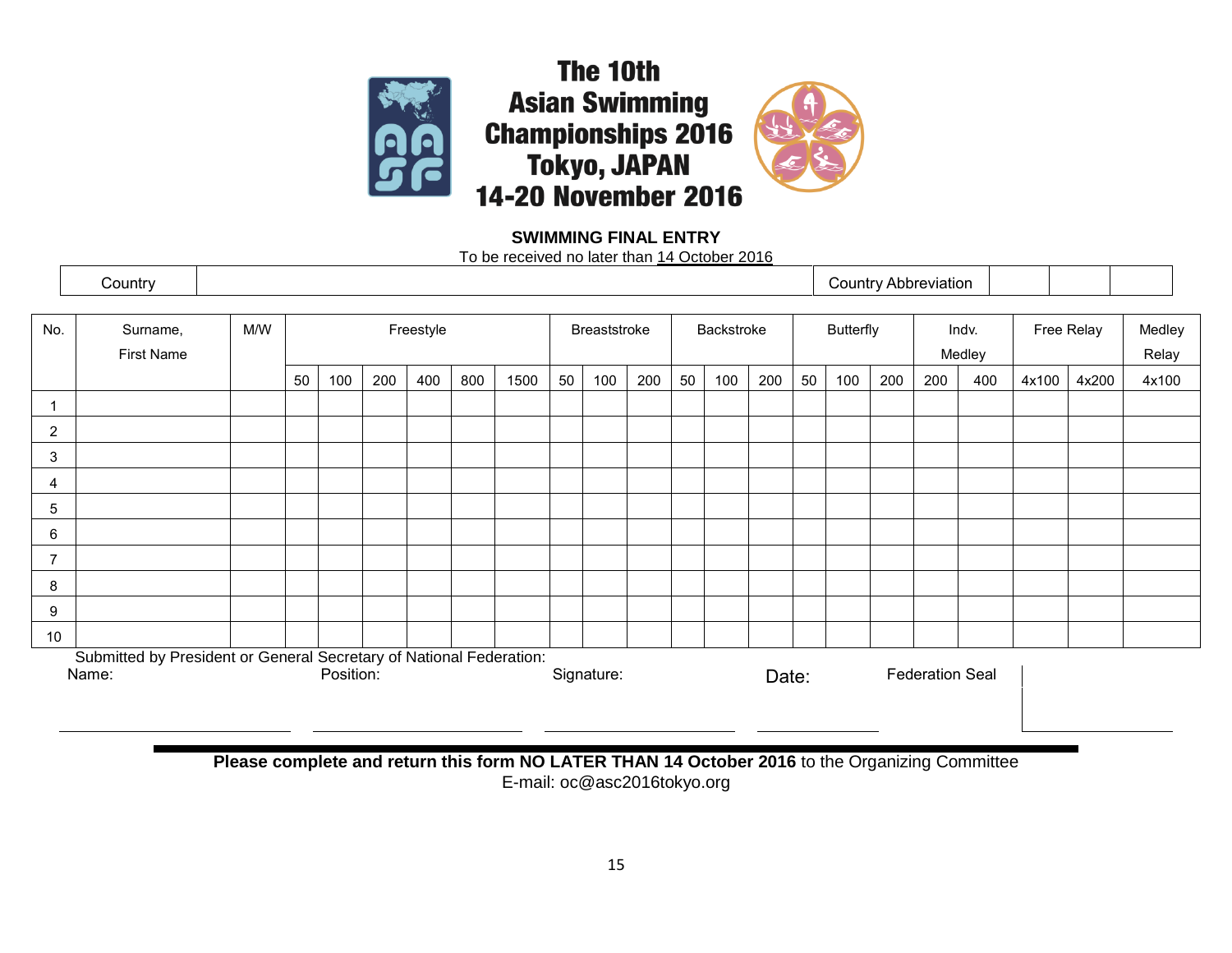



# **DIVING FINAL ENTRY**

To be received no later than 14 October 2016

|                  | Country |                     |                    | <b>Country Abbreviation</b> |      |     |  |
|------------------|---------|---------------------|--------------------|-----------------------------|------|-----|--|
| No.              |         | Surname, First Name | Passport<br>Number | Syn 10M                     | $3M$ | 10M |  |
| $\mathbf{1}$     |         |                     |                    |                             |      |     |  |
| $\overline{2}$   |         |                     |                    |                             |      |     |  |
| $\mathfrak{S}$   |         |                     |                    |                             |      |     |  |
| $\overline{4}$   |         |                     |                    |                             |      |     |  |
| $\overline{5}$   |         |                     |                    |                             |      |     |  |
| $\,6$            |         |                     |                    |                             |      |     |  |
| $\overline{7}$   |         |                     |                    |                             |      |     |  |
| $\bf 8$          |         |                     |                    |                             |      |     |  |
| $\boldsymbol{9}$ |         |                     |                    |                             |      |     |  |
| $10\,$           |         |                     |                    |                             |      |     |  |
| 11               |         |                     |                    |                             |      |     |  |
| 12               |         |                     |                    |                             |      |     |  |
| 13               |         |                     |                    |                             |      |     |  |
| 14               |         |                     |                    |                             |      |     |  |
| $15\,$           |         |                     |                    |                             |      |     |  |

Submitted by President or General Secretary of National Federation: Position:

Signature & Seal:

| Date: |  |
|-------|--|
|       |  |
|       |  |

Federation Seal

**Please complete and return this form NO LATER THAN 14 October 2016** to the Organizing Committee E-mail: oc@asc2016tokyo.org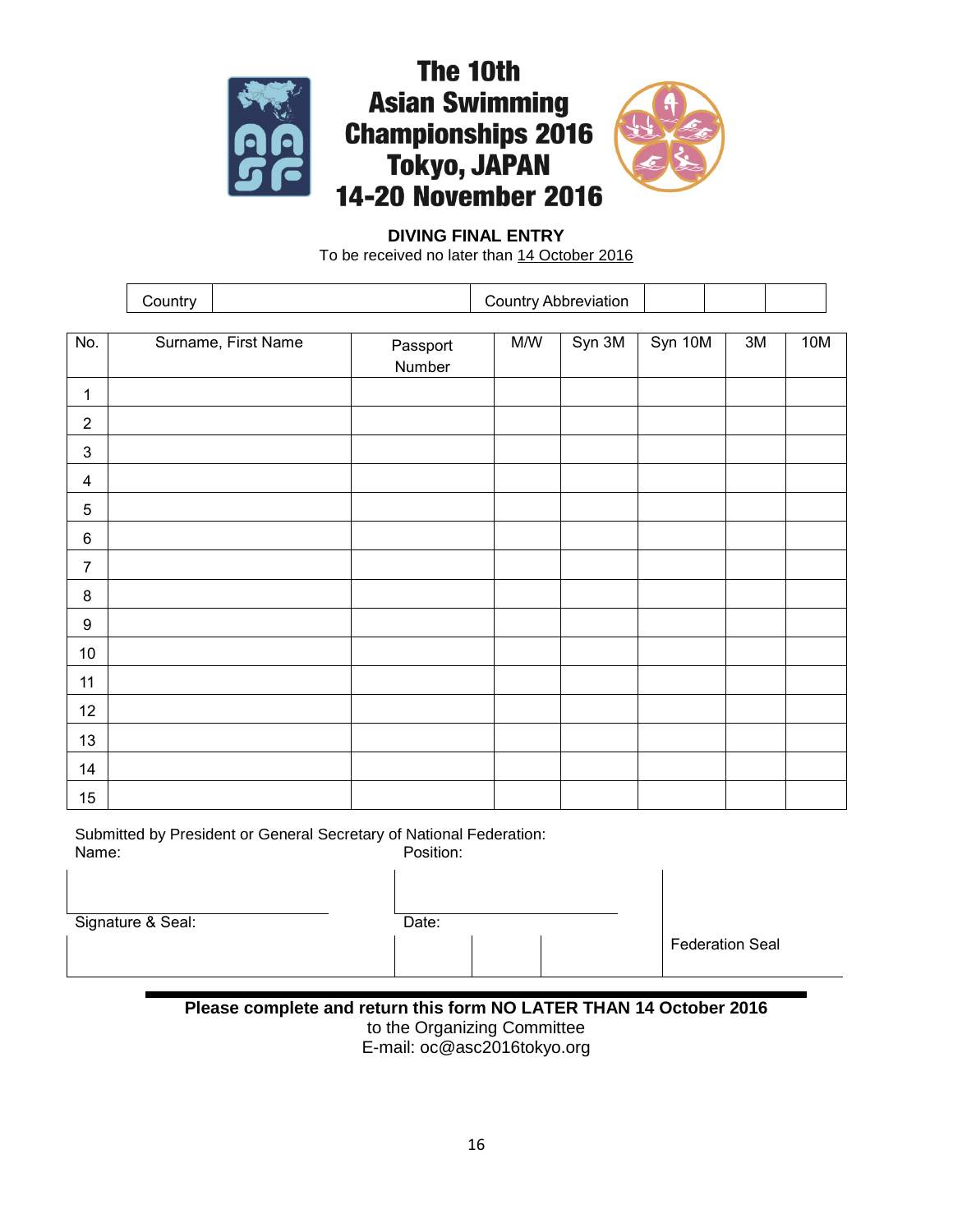



# **WATER POLO FINAL ENTRY**

To be received no later than 14 October 2016

|     | Country          |                      | <b>Country Abbreviation</b> |  |  |  |  |  |  |
|-----|------------------|----------------------|-----------------------------|--|--|--|--|--|--|
|     |                  |                      |                             |  |  |  |  |  |  |
|     | Federation       | $\bullet$<br>$\cdot$ | <b>Team Manager</b>         |  |  |  |  |  |  |
|     | Phone            |                      | <b>Assistant Manager</b>    |  |  |  |  |  |  |
| Fax |                  |                      | <b>Head Coach</b>           |  |  |  |  |  |  |
|     | <b>Officials</b> |                      | Coach                       |  |  |  |  |  |  |
|     |                  |                      | Coach                       |  |  |  |  |  |  |

# MEN WOMEN

| Surname, First Name | Passport | Date of      | Surname, First Name |  | Passport | Date of      |
|---------------------|----------|--------------|---------------------|--|----------|--------------|
|                     | Number   | <b>Birth</b> |                     |  | Number   | <b>Birth</b> |
| 1                   |          |              | 1                   |  |          |              |
| $\overline{2}$      |          |              | $\overline{2}$      |  |          |              |
| $\mathfrak{S}$      |          |              | $\mathfrak{3}$      |  |          |              |
| $\overline{4}$      |          |              | 4                   |  |          |              |
| 5                   |          |              | $\sqrt{5}$          |  |          |              |
| 6                   |          |              | $6\phantom{1}$      |  |          |              |
| $\overline{7}$      |          |              | $\overline{7}$      |  |          |              |
| 8                   |          |              | $\bf 8$             |  |          |              |
| 9                   |          |              | 9                   |  |          |              |
| 10                  |          |              | 10                  |  |          |              |
| 11                  |          |              | 11                  |  |          |              |
| 12                  |          |              | 12                  |  |          |              |
| 13                  |          |              | 13                  |  |          |              |

Submitted by President or General Secretary of National Federation: Name: Position:

| 1991116.          | . ו טאונט ו |                        |  |  |
|-------------------|-------------|------------------------|--|--|
|                   |             |                        |  |  |
|                   |             |                        |  |  |
| Signature & Seal: | Date:       |                        |  |  |
|                   |             | <b>Federation Seal</b> |  |  |
|                   |             |                        |  |  |

**Please complete and return this form NO LATER THAN 14 October 2016** to the Organizing Committee

E-mail: oc@asc2016tokyo.org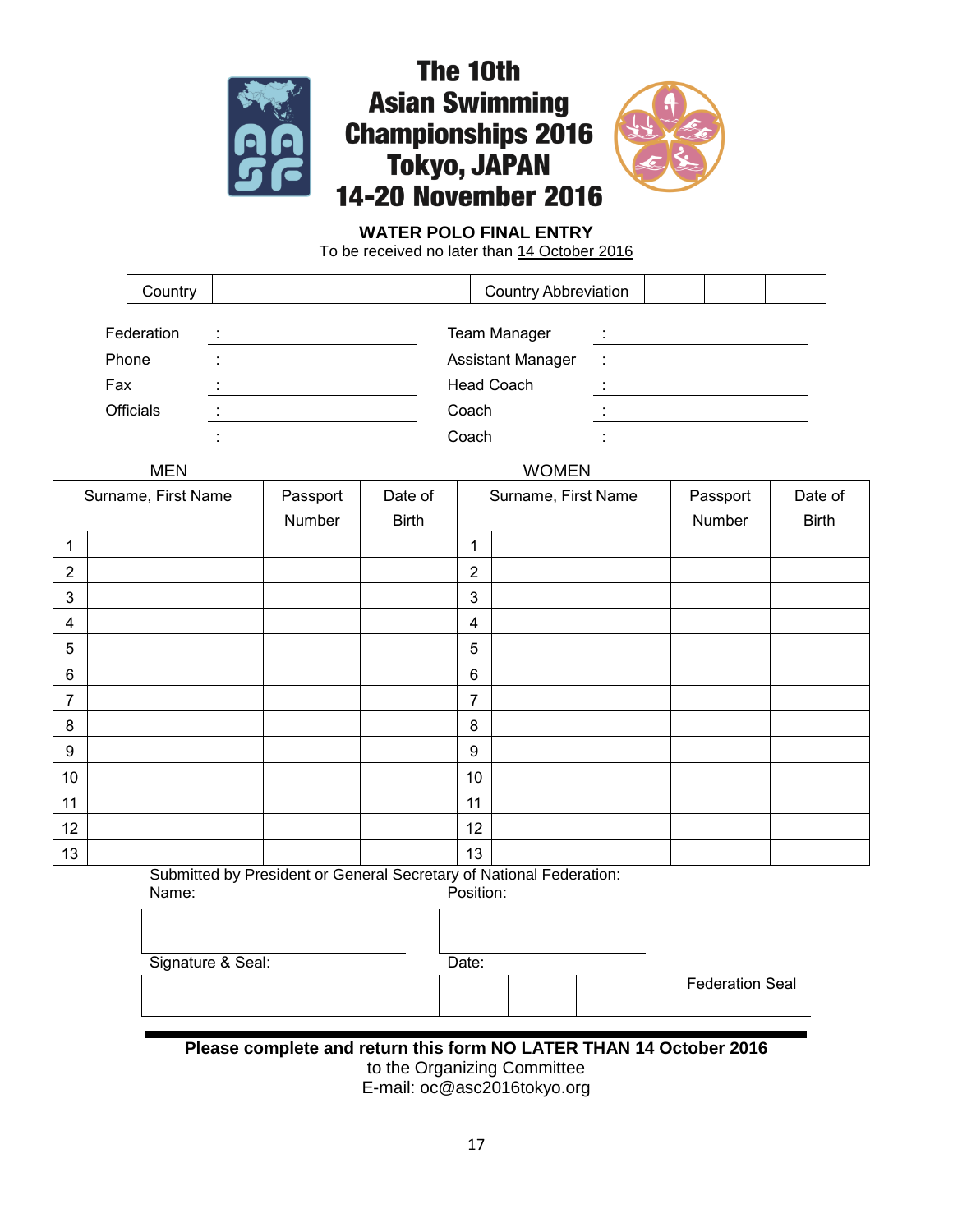



# **SYNCHRONISED SWIMMING FINAL ENTRY**

To be received no later than 14 October 2016

|                         | Country |                     |       |      |       | <b>Country Abbreviation</b> |       |      |       |       |
|-------------------------|---------|---------------------|-------|------|-------|-----------------------------|-------|------|-------|-------|
|                         |         |                     |       |      |       |                             |       |      |       |       |
| No.                     |         | Surname, First Name | Solo  | Solo | Duet  | Duet                        | Team  | Team | Comb. | High. |
|                         |         |                     | Tech. | Free | Tech. | Free                        | Tech. | Free |       |       |
| 1                       |         |                     |       |      |       |                             |       |      |       |       |
| $\sqrt{2}$              |         |                     |       |      |       |                             |       |      |       |       |
| $\mathsf 3$             |         |                     |       |      |       |                             |       |      |       |       |
| $\overline{\mathbf{4}}$ |         |                     |       |      |       |                             |       |      |       |       |
| 5                       |         |                     |       |      |       |                             |       |      |       |       |
| $\,6$                   |         |                     |       |      |       |                             |       |      |       |       |
| $\overline{7}$          |         |                     |       |      |       |                             |       |      |       |       |
| $\bf 8$                 |         |                     |       |      |       |                             |       |      |       |       |
| $\boldsymbol{9}$        |         |                     |       |      |       |                             |       |      |       |       |
| $10\,$                  |         |                     |       |      |       |                             |       |      |       |       |
| 11                      |         |                     |       |      |       |                             |       |      |       |       |
| 12                      |         |                     |       |      |       |                             |       |      |       |       |
| 13                      |         |                     |       |      |       |                             |       |      |       |       |
| 14                      |         |                     |       |      |       |                             |       |      |       |       |
| 15                      |         |                     |       |      |       |                             |       |      |       |       |

Submitted by President or General Secretary of National Federation: Position:

Signature & Seal: Date: Date: Date: Date: Date: Date: Date: Date: Date: Date: Date: Date: Date: Date: Date: Da

| ite: |  |  |
|------|--|--|
|      |  |  |
|      |  |  |

Federation Seal

**Please complete and return this form NO LATER THAN 14 October 2016** to the Organizing Committee E-mail: oc@asc2016tokyo.org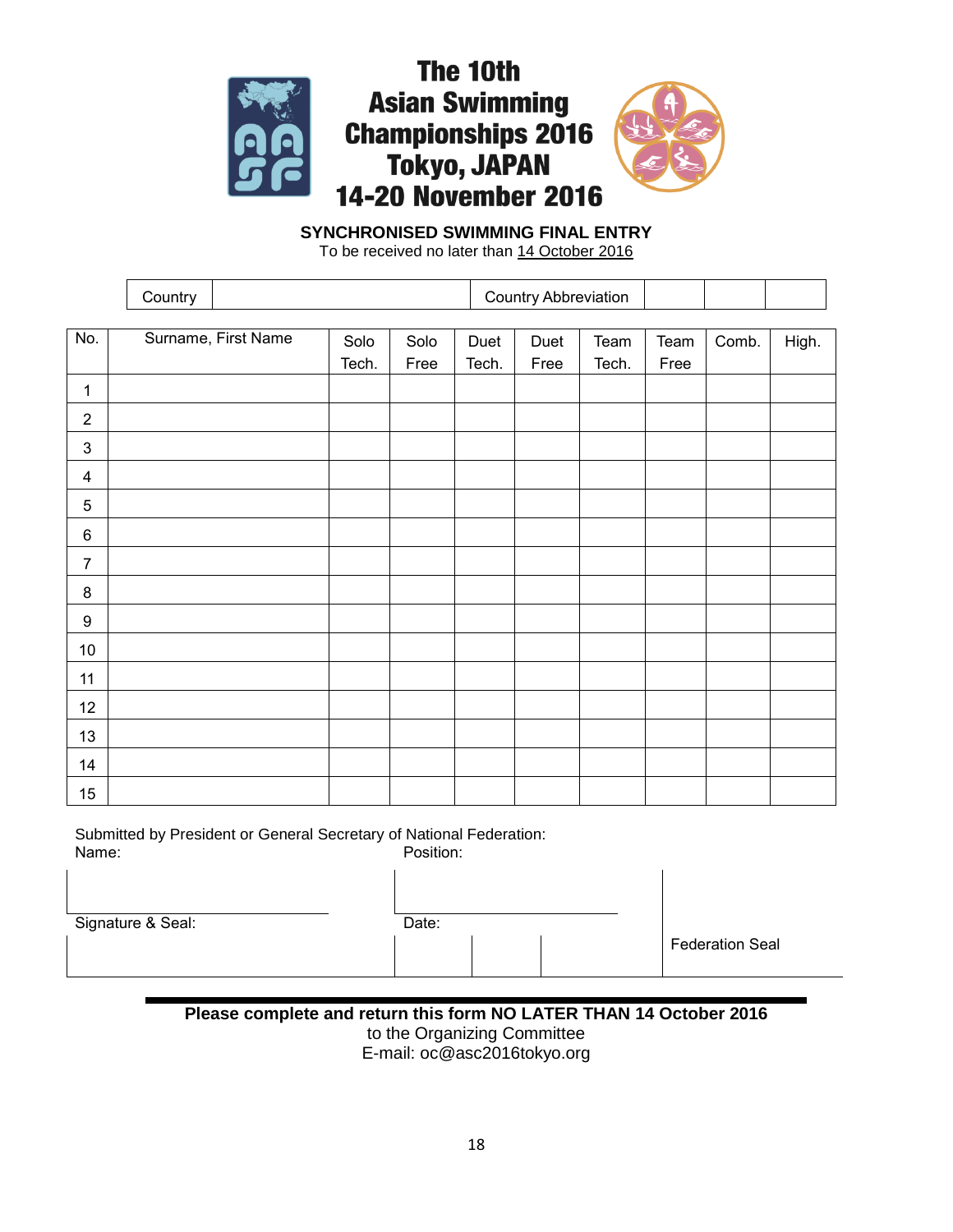



 $\overline{1}$ 

# **TRAVEL INFORMATION**

To be received no later than 23 September 2016

Disciplines **Disciplines Disciplines Diving** Swimming **Diving** 

□ Water Polo □ Synchronised Swimming

| Country |  |
|---------|--|
|         |  |

Country Country Abbreviation

# A. ARRIVAL:

| Date of Arrival | <b>Flight Number</b> | Time of Arrival | No. of Person |
|-----------------|----------------------|-----------------|---------------|
|                 |                      |                 |               |
|                 |                      |                 |               |
|                 |                      |                 |               |
|                 |                      |                 |               |
|                 |                      |                 |               |

# B. DEPARTURE:

 $\overline{1}$ 

| Date of Departure | <b>Flight Number</b> | Time of Departure | No. of Person |
|-------------------|----------------------|-------------------|---------------|
|                   |                      |                   |               |
|                   |                      |                   |               |
|                   |                      |                   |               |
|                   |                      |                   |               |
|                   |                      |                   |               |

Submitted by President or General Secretary of National Federation: Name: Position:

| Signature & Seal: | Date: |  |  |                        |  |
|-------------------|-------|--|--|------------------------|--|
|                   |       |  |  | <b>Federation Seal</b> |  |

 $\mathbf{I}$ 

**Please complete and return this form NO LATER THAN 23 September 2016**

to the Organizing Committee E-mail: oc@asc2016tokyo.org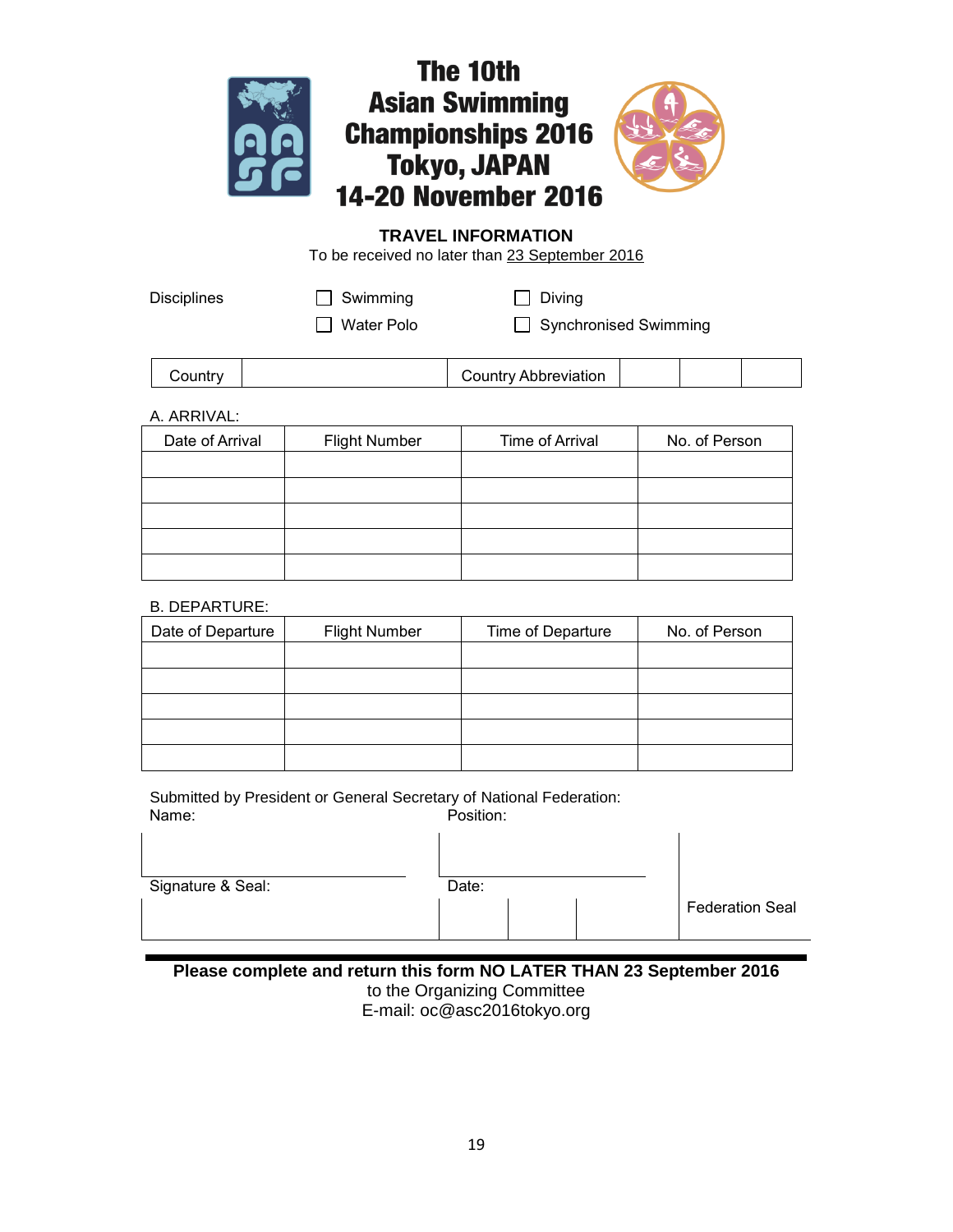

# **HOTEL RESERVATION**

To be received no later than 23 September 2016

Disciplines **Disciplines Disciplines Diving** Swimming **Diving** 

□ Water Polo □ Synchronised Swimming

|                     |  |  | Country Abbreviation |  |  |  |  |  |  |
|---------------------|--|--|----------------------|--|--|--|--|--|--|
| <b>ROOMING LIST</b> |  |  |                      |  |  |  |  |  |  |

|                         | <b>Name</b>          | Gender     | <b>Nationality</b> | <b>Function</b> | In    | Out   | Room Type |
|-------------------------|----------------------|------------|--------------------|-----------------|-------|-------|-----------|
|                         | Surname / Given Name | $M$ or $F$ |                    | Coach, Athlete  | dd-mm | dd-mm | SGL/TWN*  |
| 1                       |                      |            |                    |                 |       |       |           |
| $\mathbf 2$             |                      |            |                    |                 |       |       |           |
| $\mathbf 3$             |                      |            |                    |                 |       |       |           |
| $\overline{\mathbf{4}}$ |                      |            |                    |                 |       |       |           |
| 5                       |                      |            |                    |                 |       |       |           |
| 6                       |                      |            |                    |                 |       |       |           |
| $\overline{7}$          |                      |            |                    |                 |       |       |           |
| 8                       |                      |            |                    |                 |       |       |           |
| 9                       |                      |            |                    |                 |       |       |           |
| 10                      |                      |            |                    |                 |       |       |           |
| 11                      |                      |            |                    |                 |       |       |           |
| 12                      |                      |            |                    |                 |       |       |           |
| 13                      |                      |            |                    |                 |       |       |           |
| 14                      |                      |            |                    |                 |       |       |           |
| 15                      |                      |            |                    |                 |       |       |           |

\*For twin rooms, please indicate the pairs with numbers. Ex: TWN1, TWN2 …

Submitted by President or General Secretary of National Federation:

| Name:             | Position: |                        |  |  |  |  |
|-------------------|-----------|------------------------|--|--|--|--|
| Signature & Seal: | Date:     |                        |  |  |  |  |
|                   |           | <b>Federation Seal</b> |  |  |  |  |

**Please complete and return this form NO LATER THAN 23 September 2016** to the Organizing Committee E-mail: oc@asc2016tokyo.org